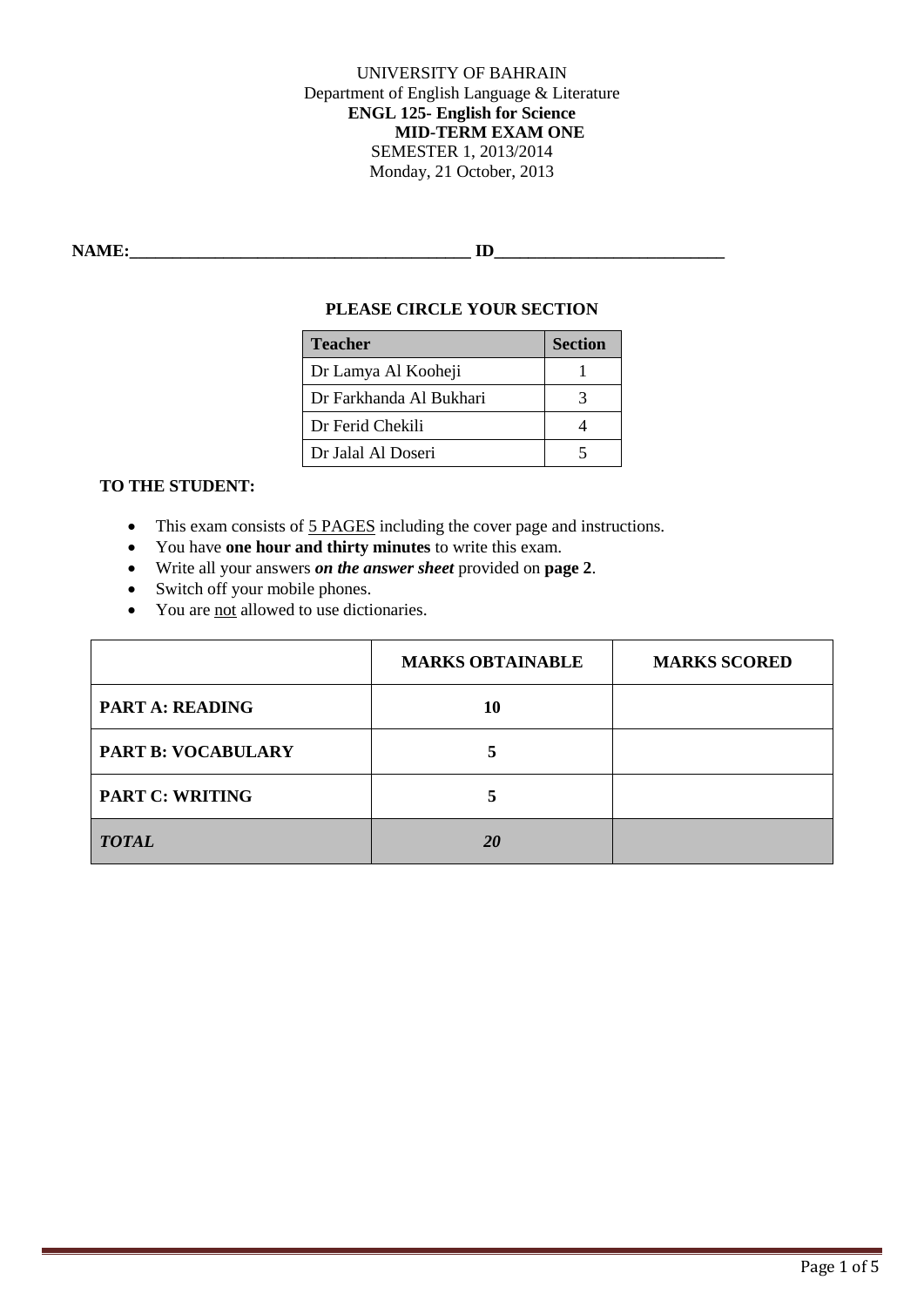|                          | <b>A READING</b>   |                  |                |                                                                                                                                                                                                                                                                                                                                                                                                                                              | <b>B. VOCABULARY</b> |
|--------------------------|--------------------|------------------|----------------|----------------------------------------------------------------------------------------------------------------------------------------------------------------------------------------------------------------------------------------------------------------------------------------------------------------------------------------------------------------------------------------------------------------------------------------------|----------------------|
|                          |                    |                  |                |                                                                                                                                                                                                                                                                                                                                                                                                                                              | $\overline{1}$ .     |
| $\mathbf{\underline{u}}$ |                    |                  |                |                                                                                                                                                                                                                                                                                                                                                                                                                                              |                      |
|                          | 1. a               | $\boldsymbol{b}$ | $\mathbf{C}$   | $\mathbf d$                                                                                                                                                                                                                                                                                                                                                                                                                                  | 2.                   |
| 2.                       | $\rm{a}$           | $\mathbf b$      | $\mathbf c$    | $\mathrm{d}% \left\  \mathbf{r}_{i}^{*}\right\  _{A_{i}}=\mathrm{d}\left\  \mathbf{r}_{i}^{*}\right\  _{A_{i}}=\mathrm{d}\left\  \mathbf{r}_{i}^{*}\right\  _{A_{i}}=\mathrm{d}\left\  \mathbf{r}_{i}^{*}\right\  _{A_{i}}=\mathrm{d}\left\  \mathbf{r}_{i}^{*}\right\  _{A_{i}}=\mathrm{d}\left\  \mathbf{r}_{i}^{*}\right\  _{A_{i}}=\mathrm{d}\left\  \mathbf{r}_{i}^{*}\right\  _{A_{i}}=\mathrm{d}\left\  \mathbf{r}_{i}^{*}\right\  _$ | 3.                   |
| 3.                       | $\mathbf{a}$       | $\mathbf b$      | $\mathbf{C}$   | $\overline{\mathrm{d}}$                                                                                                                                                                                                                                                                                                                                                                                                                      | $\overline{4}$ .     |
| 4.                       | $\rm{a}$           | $\boldsymbol{b}$ | $\mathbf{C}$   | $\mathbf d$                                                                                                                                                                                                                                                                                                                                                                                                                                  | 5.                   |
| 5.                       | $\mathbf{a}$       | $\bf b$          | $\mathbf{C}$   | ${\bf d}$                                                                                                                                                                                                                                                                                                                                                                                                                                    | 6.                   |
| 6.                       | $\mathbf{a}$       | $\mathbf b$      | $\mathbf{C}$   | ${\bf d}$                                                                                                                                                                                                                                                                                                                                                                                                                                    | 7.                   |
|                          | 7. a               | $\boldsymbol{b}$ | $\mathbf{C}$   | $\mathrm{d}% \left\  \mathbf{M}\right\  ^{2}$                                                                                                                                                                                                                                                                                                                                                                                                | 8.                   |
| $\overline{\rm II}$ .    |                    |                  |                |                                                                                                                                                                                                                                                                                                                                                                                                                                              | 9.                   |
|                          | a. C               |                  | $\mathbf I$    |                                                                                                                                                                                                                                                                                                                                                                                                                                              | 10.                  |
|                          | b. C               |                  | $\overline{I}$ |                                                                                                                                                                                                                                                                                                                                                                                                                                              |                      |
|                          | $\overline{c}$ . C |                  | $\bf I$        |                                                                                                                                                                                                                                                                                                                                                                                                                                              |                      |
|                          | <b>C. WRITING</b>  |                  |                |                                                                                                                                                                                                                                                                                                                                                                                                                                              |                      |
| $1.$                     |                    |                  |                |                                                                                                                                                                                                                                                                                                                                                                                                                                              |                      |
| 2.                       |                    |                  |                |                                                                                                                                                                                                                                                                                                                                                                                                                                              |                      |
| $\overline{3}$ .         |                    |                  |                |                                                                                                                                                                                                                                                                                                                                                                                                                                              |                      |
| 4.                       |                    |                  |                |                                                                                                                                                                                                                                                                                                                                                                                                                                              |                      |
| $\overline{5}$ .         |                    |                  |                |                                                                                                                                                                                                                                                                                                                                                                                                                                              |                      |

# **Answer sheet (Copy your answers here. Only this sheet will be corrected).**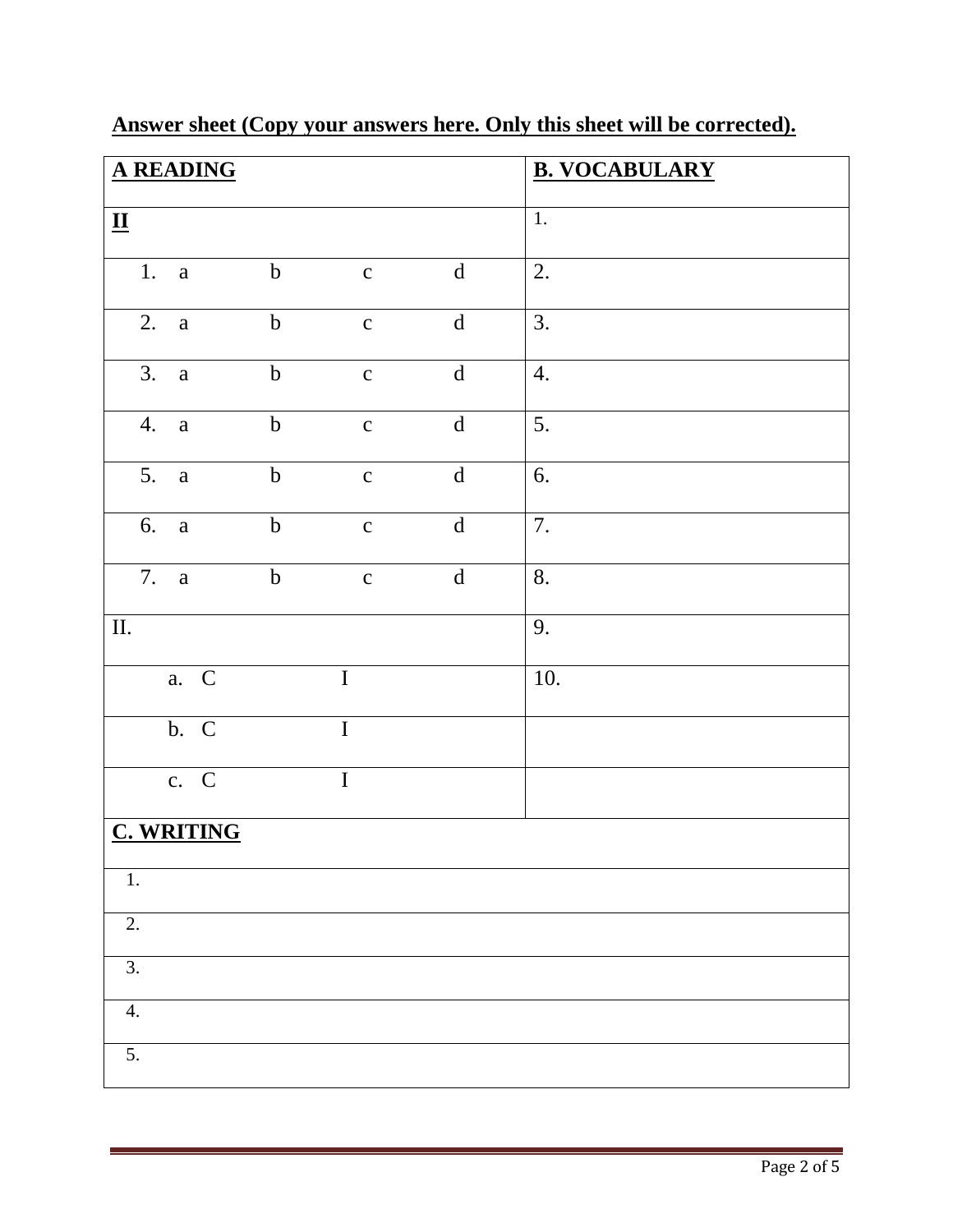### **A. READING ( out of 10)**

*Read the following passage and answer the questions that follow*:

#### **Desert Animals**

 Some desert animals can survive the intense summer heat and dryness because they have special characteristics. The camel for instance can withstand an increase in the temperature in its body and its blood. In addition, it can drink an enormous amount of water at one time, and then store sufficient amounts in its red blood cells and other parts of its body to supply its needs for two weeks or more. The kangaroo rat, on the other hand, obtains all the water it needs from water that it produces during respiration. However, most animals need to maintain a fairly constant body temperature, and will die if it rises more than 8°C. Therefore, they need to find some way to avoid the intense radiation of the summer sun. Most animals cannot store or produce water in their bodies, as the camel or kangaroo rat can, so they must find ways to reduce water loss from their bodies to a minimum.

 Because very few desert animals can survive the high radiation, the temperature, and the evaporation rate of a typical summer's day, most of them are nocturnal. The desert only comes fully to life after the sun has set. The night is relatively cool, and the darkness provides protection, not only for the sun, but also from other animals and birds. So the coming of darkness is a signal for the large majority of animals and insects to resume their search for water and food. When morning comes, most of them look for shelter again; many go underground, nearly all find somewhere shady where they can avoid the sun's radiation, if not its heat.

 For many species of insects, living in the desert is easier than it is for animals. Like many desert 18 plants, they have a waterproof skin which prevents water loss by evaporation. In addition, some species spend all or most of their life underground. Here, for most of the year at least, there is some moisture, and it is generally cooler than on the surface. In the case of ants and termites, only adults leave the underground nests, and they do so only to gather food or defend the nest against attack.

 The survival of some species of insects in desert conditions is also ensured by the fact that during the hot, dry summer months, they are in a completely inactive form. The life cycle of these insects includes metamorphosis, that is, the change from egg to larva, to pupa, and finally to adult insect. Like desert annual plants, which spend the summer period in the form of inactive seeds, these insects change their form when climatic conditions are most suitable. Thus their inactive stages, when they are in the form of either egg or pupa, occur during the hot, dry summer months.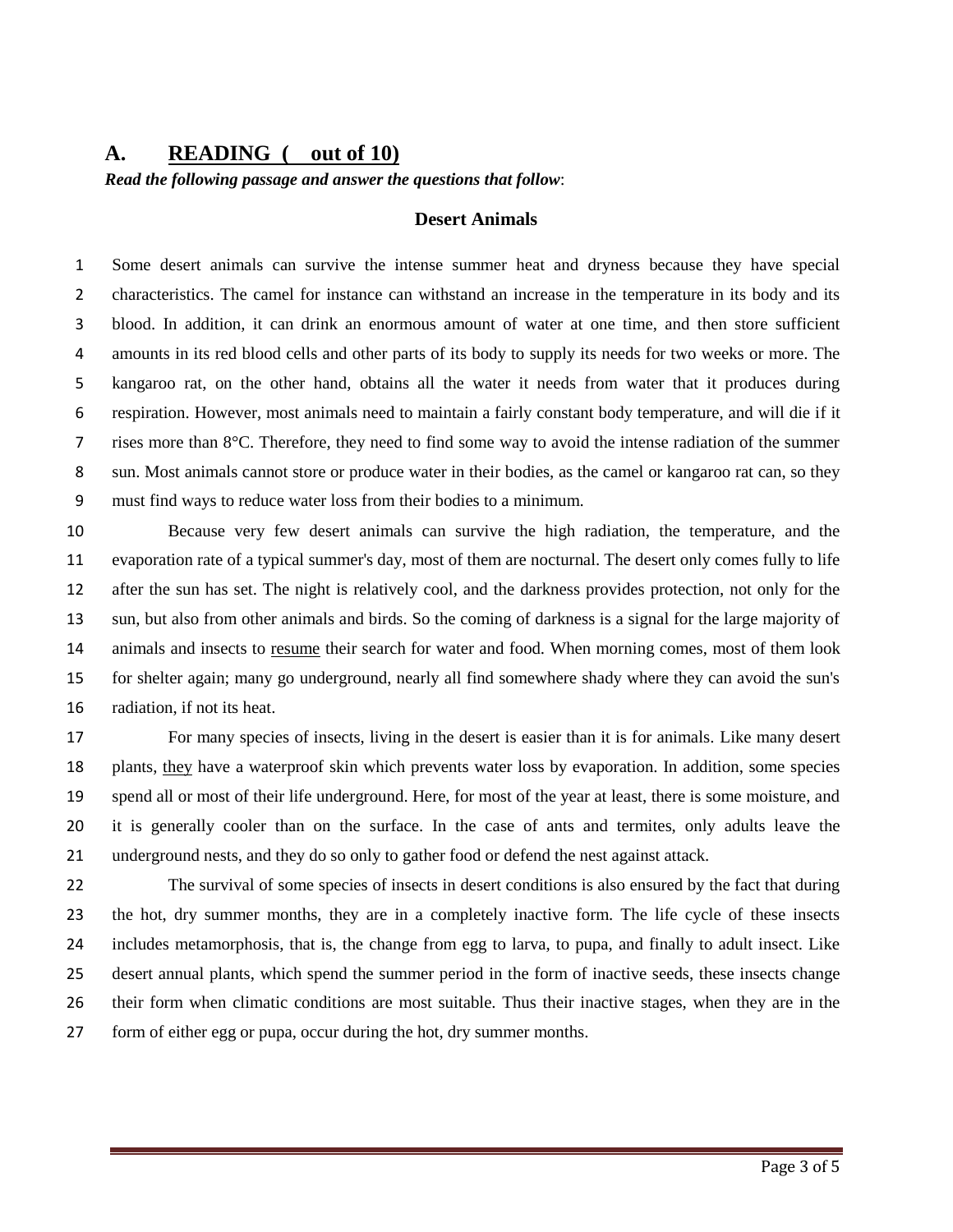## **I. Reading Comprehension ( out of 7)**

#### **Choose the best answer**

- 1. The general idea of the passage is that
	- a. camels are strong animals that can endure thirst for a long time.
	- b. each animal has special characteristics that help it survive in its environment.
	- c. desert animals have special features that help them survive in the harsh environment.
- 2. Two unusual characteristics of the camel are that
	- a. it can stand high temperature and it stores water in its body.
	- b. it can use the water available in the air and then stores water in its body.
	- c. it can increase the heat of its blood and can drink a lot of water.
- 3. A kangaroo rat can obtain water by
	- a. drinking a lot of water.
	- b. getting it from the air when breathing.
	- c. decreasing the heat of its body.
- 4. From the passage, you understand that a 'nocturnal animal' is
	- a. an animal that gets active at night and sleeps during daytime.
	- b. an animal that is dark in colour.
	- c. an animal that lives underground.
- 5. In line 15, 'resume' means
	- a. stop
	- b. connect
	- c. continue
- 6. In line 18, what does 'they' refer to?
	- a. desert animals
	- b. desert plants
	- c. desert insects
- 7. According to the passage, in which of the following cases will a desert insect hatch out of an egg?
	- a. When the weather is not too hot.
	- b. When there is a desert plant next to them.
	- c. When they become a pupa.